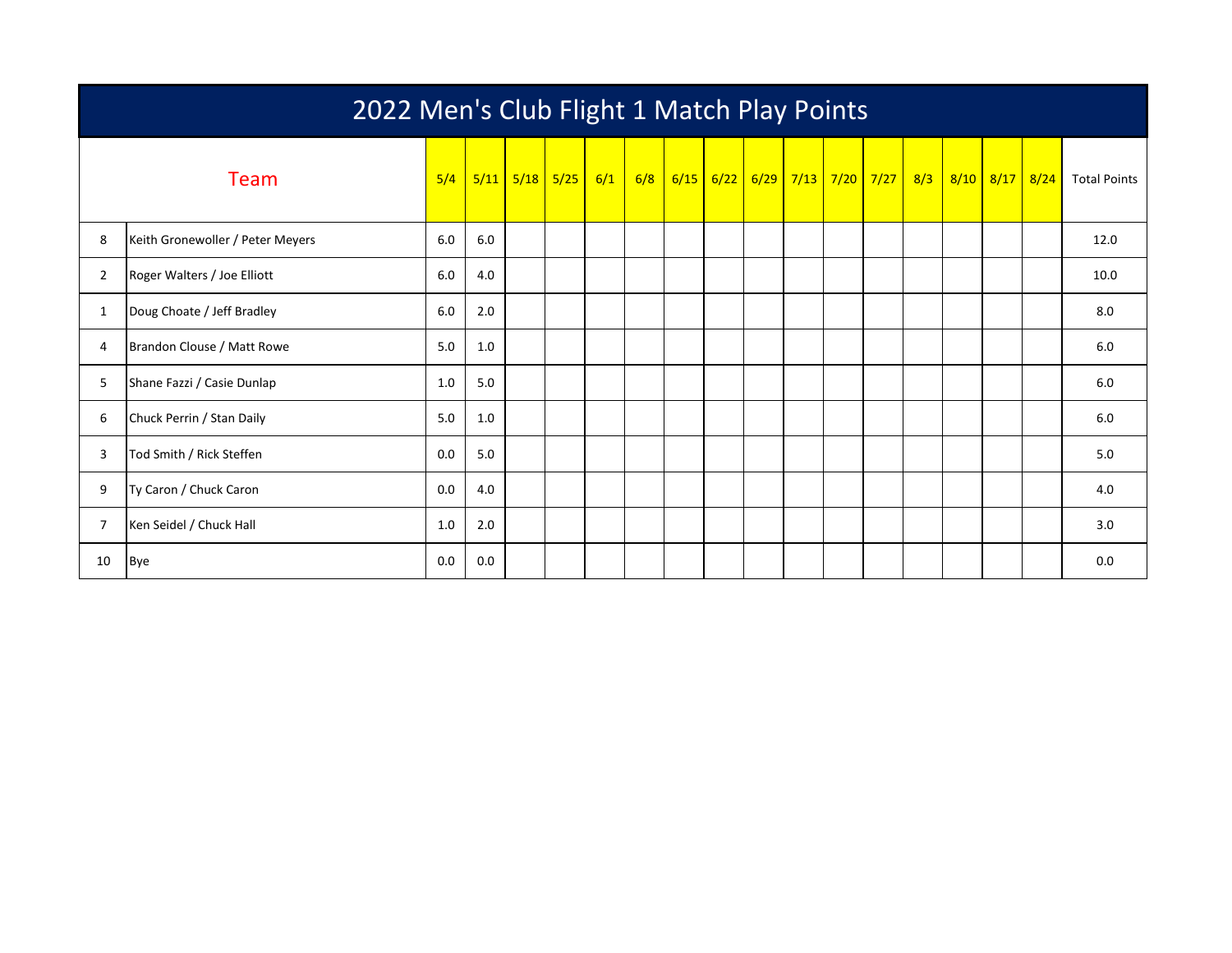|                | Men's Club Flight 1 Weekly Results |               |             |             |                 |  |  |  |  |  |  |  |  |  |
|----------------|------------------------------------|---------------|-------------|-------------|-----------------|--|--|--|--|--|--|--|--|--|
|                | 5/11/22 Round 2                    |               |             |             |                 |  |  |  |  |  |  |  |  |  |
| TEAM #         |                                    | Team<br>Match | Match<br>#1 | Match<br>#2 | Total<br>Points |  |  |  |  |  |  |  |  |  |
| $\mathbf{1}$   | Doug Choate / Jeff Bradley         | 0.0           | 0.0         | 2.0         | 2.0             |  |  |  |  |  |  |  |  |  |
| 9              | Kyler Smith / Ty Caron             | 2.0           | 2.0         | 0.0         | 4.0             |  |  |  |  |  |  |  |  |  |
| 8              | Keith Gronewoller / Peter Meyers   | 2.0           | 2.0         | 2.0         | 6.0             |  |  |  |  |  |  |  |  |  |
| 10             | Bye                                |               |             |             | 0.0             |  |  |  |  |  |  |  |  |  |
| $\overline{2}$ | Roger Walters / Joe Elliott        | 2.0           | 2.0         | 0.0         | 4.0             |  |  |  |  |  |  |  |  |  |
| $\overline{7}$ | Ken Dunham/Ken Seidel              | 0.0           | 0.0         | 2.0         | 2.0             |  |  |  |  |  |  |  |  |  |
| 3              | Tod Smith / Rick Steffen           | 1.0           | 2.0         | 2.0         | 5.0             |  |  |  |  |  |  |  |  |  |
| 6              | Chuck Perrin / Stan Daily          | 1.0           | 0.0         | 0.0         | 1.0             |  |  |  |  |  |  |  |  |  |
| 4              | Brandon Clouse / Matt Rowe         | 0.0           | 0.0         | 1.0         | 1.0             |  |  |  |  |  |  |  |  |  |
| 5              | Rodney Gaasch / Casie Dunlap       | 2.0           | 2.0         | 1.0         | 5.0             |  |  |  |  |  |  |  |  |  |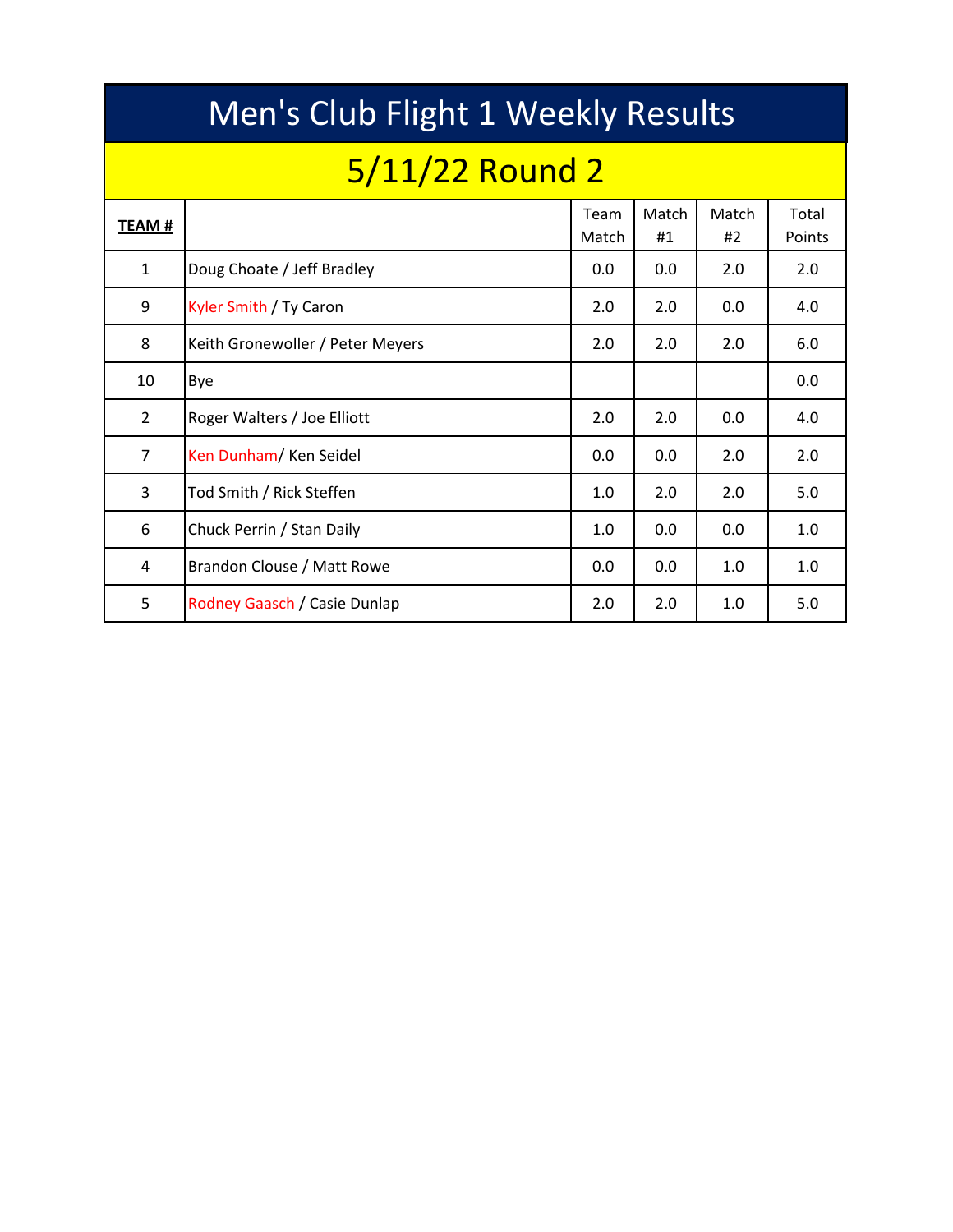|                | 2022 Men's Club Flight 2 Match Play Points |     |      |  |             |     |     |  |  |                               |  |  |  |     |  |                |                     |
|----------------|--------------------------------------------|-----|------|--|-------------|-----|-----|--|--|-------------------------------|--|--|--|-----|--|----------------|---------------------|
|                | Team                                       | 5/4 | 5/11 |  | $5/18$ 5/25 | 6/1 | 6/8 |  |  | 6/15 6/22 6/29 7/13 7/20 7/27 |  |  |  | 8/3 |  | 8/10 8/17 8/24 | <b>Total Points</b> |
| $\overline{2}$ | Thom Hamick / Dennis Luedke                | 4.0 | 6.0  |  |             |     |     |  |  |                               |  |  |  |     |  |                | 10.0                |
|                | Jim Reed / Wendell Goad                    | 4.0 | 4.0  |  |             |     |     |  |  |                               |  |  |  |     |  |                | 8.0                 |
| 6              | Neil Liebowitz / Craig Teter               | 6.0 | 2.0  |  |             |     |     |  |  |                               |  |  |  |     |  |                | 8.0                 |
| 5              | Jeff Asselin / Hank Kracht                 | 6.0 | 0.0  |  |             |     |     |  |  |                               |  |  |  |     |  |                | 6.0                 |
| 8              | James Martinez / Anthony Manzanares        | 2.0 | 4.0  |  |             |     |     |  |  |                               |  |  |  |     |  |                | 6.0                 |
|                | Jim Pearce / David Hallford                | 2.0 | 2.0  |  |             |     |     |  |  |                               |  |  |  |     |  |                | 4.0                 |
| 3              | Tom Gentilcore / Mac McCurdy               | 0.0 | 3.0  |  |             |     |     |  |  |                               |  |  |  |     |  |                | 3.0                 |
| 4              | Roger Schouten / Mitch Morgan              | 0.0 | 3.0  |  |             |     |     |  |  |                               |  |  |  |     |  |                | 3.0                 |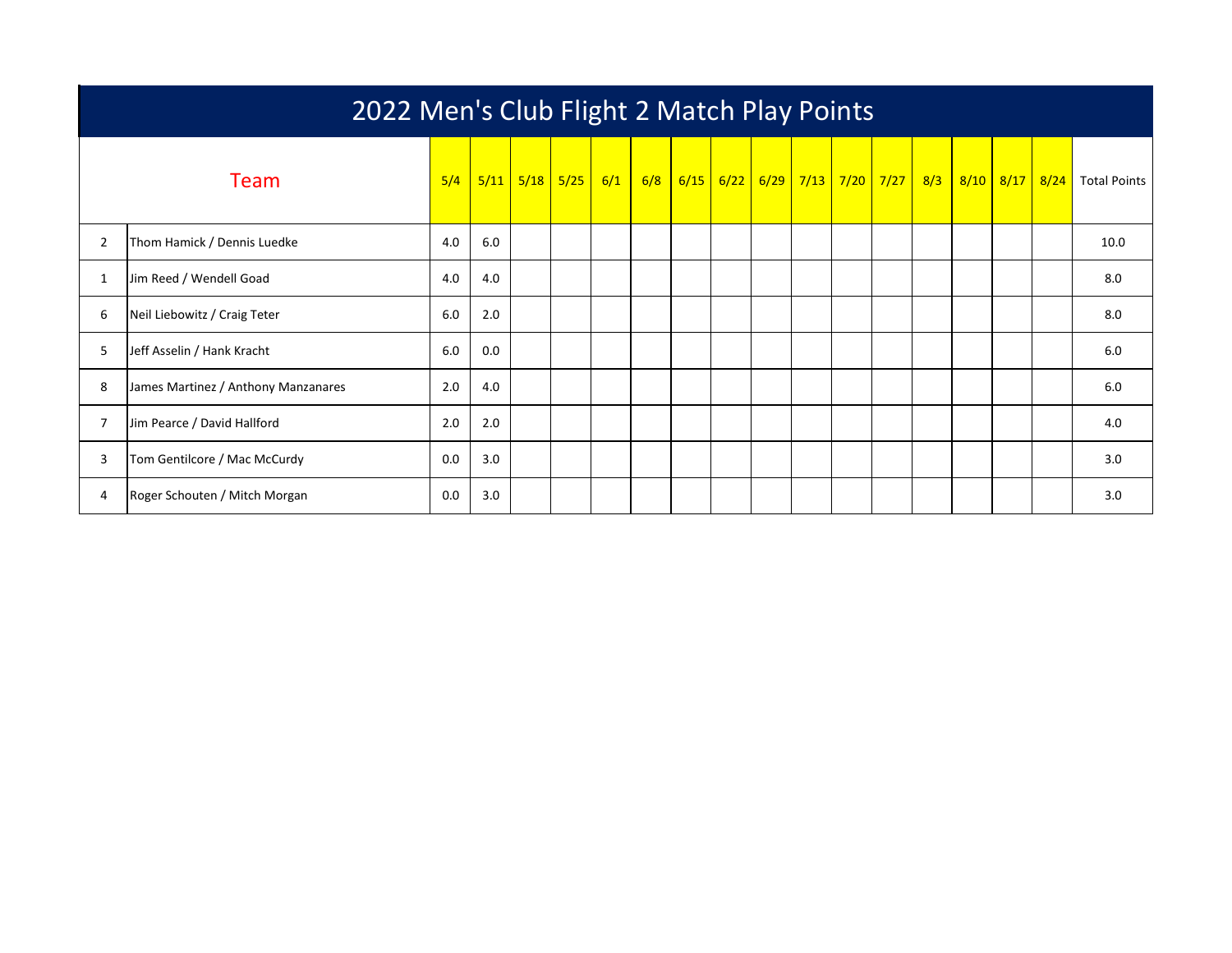|               | Men's Club Flight 2 Weekly Results  |               |             |             |                 |  |  |  |  |  |  |  |  |  |  |
|---------------|-------------------------------------|---------------|-------------|-------------|-----------------|--|--|--|--|--|--|--|--|--|--|
|               | 5/11/22 Round 2                     |               |             |             |                 |  |  |  |  |  |  |  |  |  |  |
| TEAM #        |                                     | Team<br>Match | Match<br>#1 | Match<br>#2 | Total<br>Points |  |  |  |  |  |  |  |  |  |  |
| $\mathbf{1}$  | Jim Reed / Wendell Goad             | 2.0           | 2.0         | 0.0         | 4.0             |  |  |  |  |  |  |  |  |  |  |
| 7             | Jim Pearce / David Hallford         | 0.0           | 0.0         | 2.0         | 2.0             |  |  |  |  |  |  |  |  |  |  |
| 6             | Neil Liebowitz / Craig Teter        | 0.0           | 1.0         | 1.0         | 2.0             |  |  |  |  |  |  |  |  |  |  |
| 8             | James Martinez / Anthony Manzanares | 2.0           | 1.0         | 1.0         | 4.0             |  |  |  |  |  |  |  |  |  |  |
| $\mathcal{P}$ | Thom Hamick / Dennis Luedke         | 2.0           | 2.0         | 2.0         | 6.0             |  |  |  |  |  |  |  |  |  |  |
| 5             | Jeff Asselin / Hank Kracht          | 0.0           | 0.0         | 0.0         | 0.0             |  |  |  |  |  |  |  |  |  |  |
| 3             | Tom Gentilcore / Mac McCurdy        | 1.0           | 2.0         | 0.0         | 3.0             |  |  |  |  |  |  |  |  |  |  |
| 4             | Roger Schouten / Mitch Morgan       | 1.0           | 0.0         | 2.0         | 3.0             |  |  |  |  |  |  |  |  |  |  |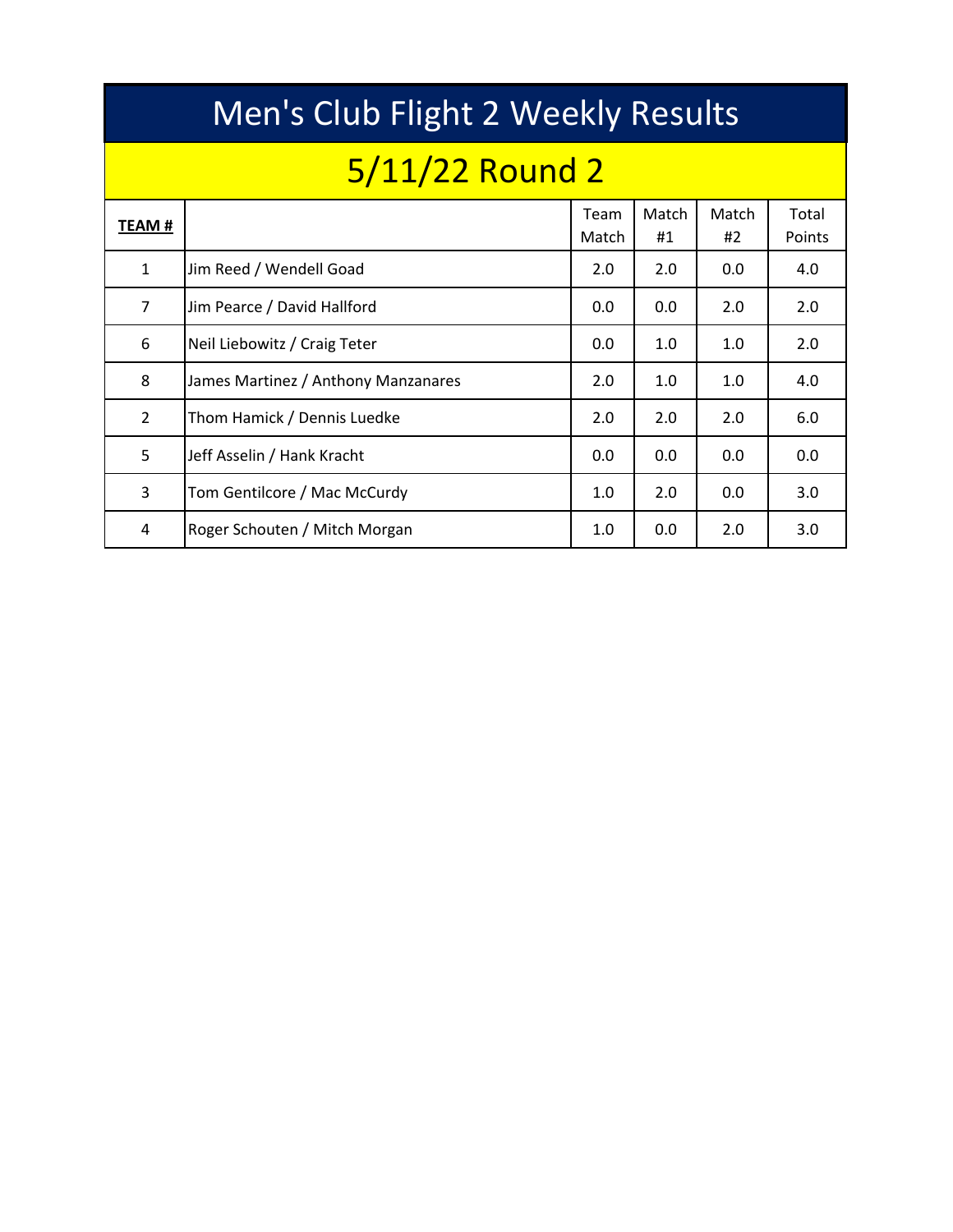|                | 2022 Men's Club Flight 3 Match Play Points |     |     |  |                            |  |     |      |  |                              |  |  |  |  |  |                             |
|----------------|--------------------------------------------|-----|-----|--|----------------------------|--|-----|------|--|------------------------------|--|--|--|--|--|-----------------------------|
|                | Team                                       | 5/4 |     |  | $5/11$ $5/18$ $5/25$ $6/1$ |  | 6/8 | 6/15 |  | 6/22 6/29 7/13 7/20 7/27 8/3 |  |  |  |  |  | 8/10 8/17 8/24 Total Points |
| $\mathbf{1}$   | Fred Inman / Eric Miller                   | 6.0 | 3.0 |  |                            |  |     |      |  |                              |  |  |  |  |  | 9.0                         |
| 6              | Cuoy Jensen / Josh Fusilier                | 2.0 | 6.0 |  |                            |  |     |      |  |                              |  |  |  |  |  | 8.0                         |
| 7              | Tom Noel / Ron McCann                      | 5.0 | 3.0 |  |                            |  |     |      |  |                              |  |  |  |  |  | 8.0                         |
| 3              | Brian Shene / David Bernat                 | 4.0 | 3.0 |  |                            |  |     |      |  |                              |  |  |  |  |  | 7.0                         |
| 4              | Doug Zon / John Nauroth                    | 3.0 | 3.0 |  |                            |  |     |      |  |                              |  |  |  |  |  | 6.0                         |
| $\overline{2}$ | Andrew Terrazas / Luke Cody                | 1.0 | 4.0 |  |                            |  |     |      |  |                              |  |  |  |  |  | 5.0                         |
| 5              | Mark Kralich / Doug Horsey                 | 3.0 | 2.0 |  |                            |  |     |      |  |                              |  |  |  |  |  | 5.0                         |
| 8              | Dan Birrer / David Ballard                 | 0.0 | 0.0 |  |                            |  |     |      |  |                              |  |  |  |  |  | 0.0                         |